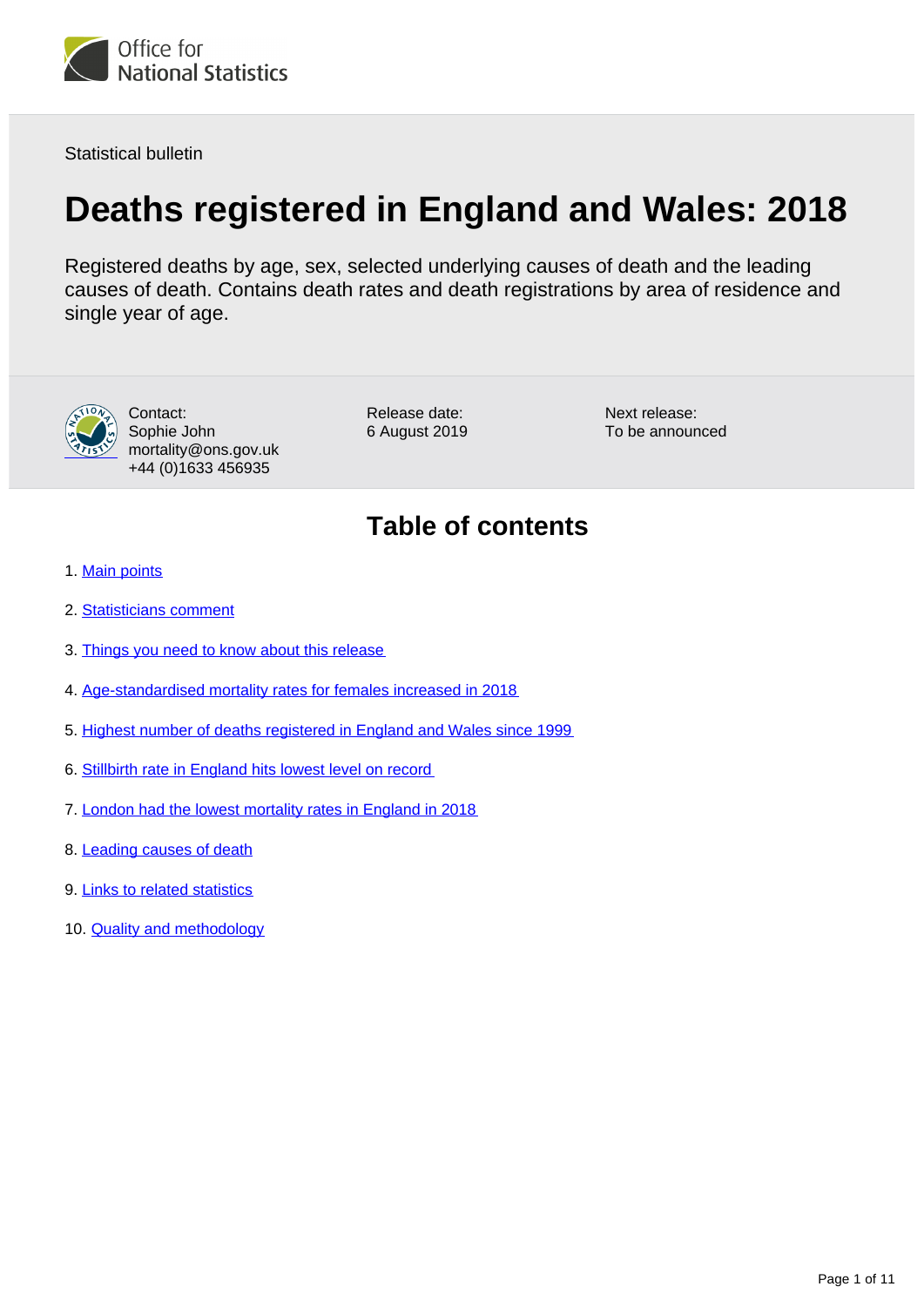## <span id="page-1-0"></span>**1 . Main points**

- When accounting for population size and age-structure, age-standardised mortality rates (ASMRs) for females increased by 0.1%, however, for males ASMRs continued to decrease by 0.3%.
- In 2018, there were 541,589 deaths registered in England and Wales, an increase of 1.6% compared with 2017 (533,253); this is the highest annual number of deaths since 1999.
- The North East was the region of England with the highest ASMRs and London was the lowest for both males and females.
- Deaths due to dementia and Alzheimer disease continued to increase and remained the leading cause of death, accounting for 12.8% of all deaths registered.

### <span id="page-1-1"></span>**2 . Statisticians comment**

"Although 2018 saw the highest number of deaths since 1999, when taking the age and size of the population into account, death rates have remained more or less stable since 2011.

Mortality rates fell slightly for males but rose slightly for females in 2018. This is likely to close the gap in life expectancy between the two.

We're continuing to see the levelling off of mortality improvements and will understand more as we analyse this data further."

Ben Humberstone, Head of Health Analysis and Life Events

### <span id="page-1-2"></span>**3 . Things you need to know about this release**

This release merges the [Deaths registered in England and Wales \(series DR\)](https://www.ons.gov.uk/peoplepopulationandcommunity/birthsdeathsandmarriages/deaths/bulletins/deathsregisteredinenglandandwalesseriesdr/2017) and the [Deaths registered in](https://www.ons.gov.uk/peoplepopulationandcommunity/birthsdeathsandmarriages/deaths/bulletins/deathsregistrationsummarytables/previousReleases)  [England and Wales \(summary tables\)](https://www.ons.gov.uk/peoplepopulationandcommunity/birthsdeathsandmarriages/deaths/bulletins/deathsregistrationsummarytables/previousReleases) releases, which were previously published separately. By combining these publications, we can make the cause of death, leading cause of death and explorable dataset available to users at an earlier date. Furthermore, any duplication across tables is reduced.

Important information for interpreting these mortality statistics: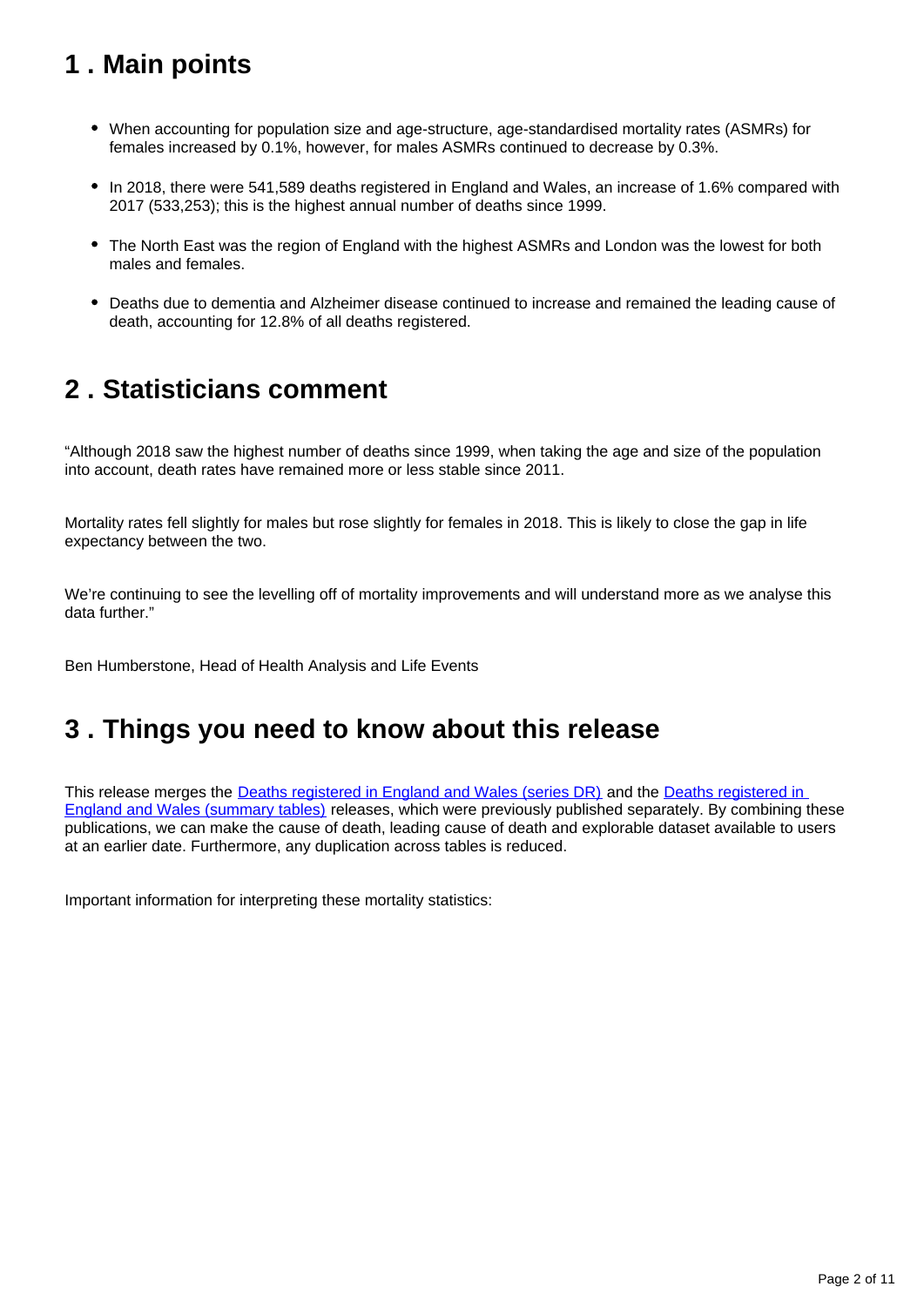- death statistics are compiled from information supplied when deaths are certified and registered as part of civil registration, a legal requirement
- figures represent the number of deaths registered in the calendar year: this includes some deaths that occurred in the years prior to this calendar year, while a proportion of deaths occurring in this year will not be registered until subsequent years (more information is available in the Quality and methodology section)
- figures represent deaths that were registered in England and Wales: these include some deaths of individuals whose usual residence was outside England and Wales, while any deaths of residents that happened abroad are not included
- this release provides both summary figures and more detail on both individual causes of death and selected [leading causes of death](https://www.ons.gov.uk/peoplepopulationandcommunity/birthsdeathsandmarriages/deaths/methodologies/userguidetomortalitystatistics/leadingcausesofdeathinenglandandwalesrevised2016), where individual causes are aggregated using a list developed by the World Health Organization (WHO), modified for use in England and Wales
- summary figures published in the release include analysis of causes of death by broad disease groupings, which can be found in Section 10 of the User quide to mortality statistics

### <span id="page-2-0"></span>**4 . Age-standardised mortality rates for females increased in 2018**

Age-standardised mortality rates (ASMRs) are a better measure of mortality than the number of deaths, as they account for the population size and age structure.

Mortality rates have generally been decreasing, except for 2015. However, since the early 2010s we have observed a significant [slowdown in mortality improvements](https://www.ons.gov.uk/peoplepopulationandcommunity/birthsdeathsandmarriages/deaths/articles/changingtrendsinmortalityinenglandandwales1990to2017/experimentalstatistics), with ASMRs in recent years declining at a slower rate than before 2010.

Despite this slowdown and the higher number of deaths recorded in 2018, ASMRs for males continued to decline. There were 1,120.9 deaths per 100,000 population for males, 0.3% lower than in 2017. There were 838.0 deaths per 100,000 population for females, a 0.1% increase compared with 2017. Since 2001, ASMRs for males increased only once in 2015 whereas ASMRs for females have increased for the fifth time during this time period.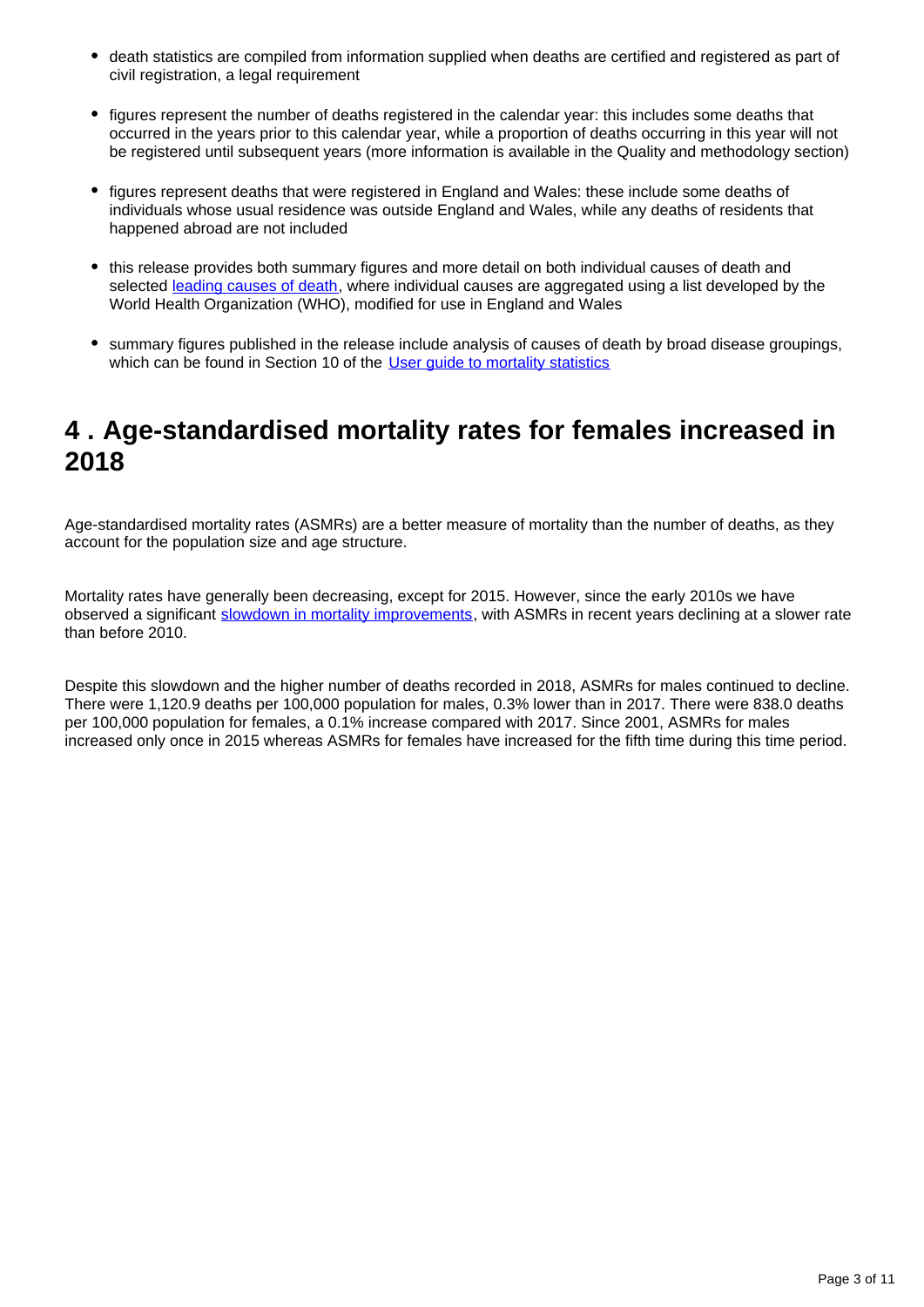#### **Figure 1: Age-standardised mortality rates for females increased in 2018**

#### **Age-standardised mortality rates, England and Wales, 2001 to 2018**

### Figure 1: Age-standardised mortality rates for females increased in 2018

Age-standardised mortality rates, England and Wales, 2001 to 2018



#### **Source: Office for National Statistics – Mortality statistics**

#### **Notes:**

- 1. Based on deaths registered in each calendar year.
- 2. These rates are for all ages and are standardised to the 2013 European Standard Population.

### <span id="page-3-0"></span>**5 . Highest number of deaths registered in England and Wales since 1999**

In 2018, there were 541,589 deaths registered in England and Wales, an increase of 1.6% compared with 2017 (533,253). This is the highest annual number of deaths since 1999 (553,532).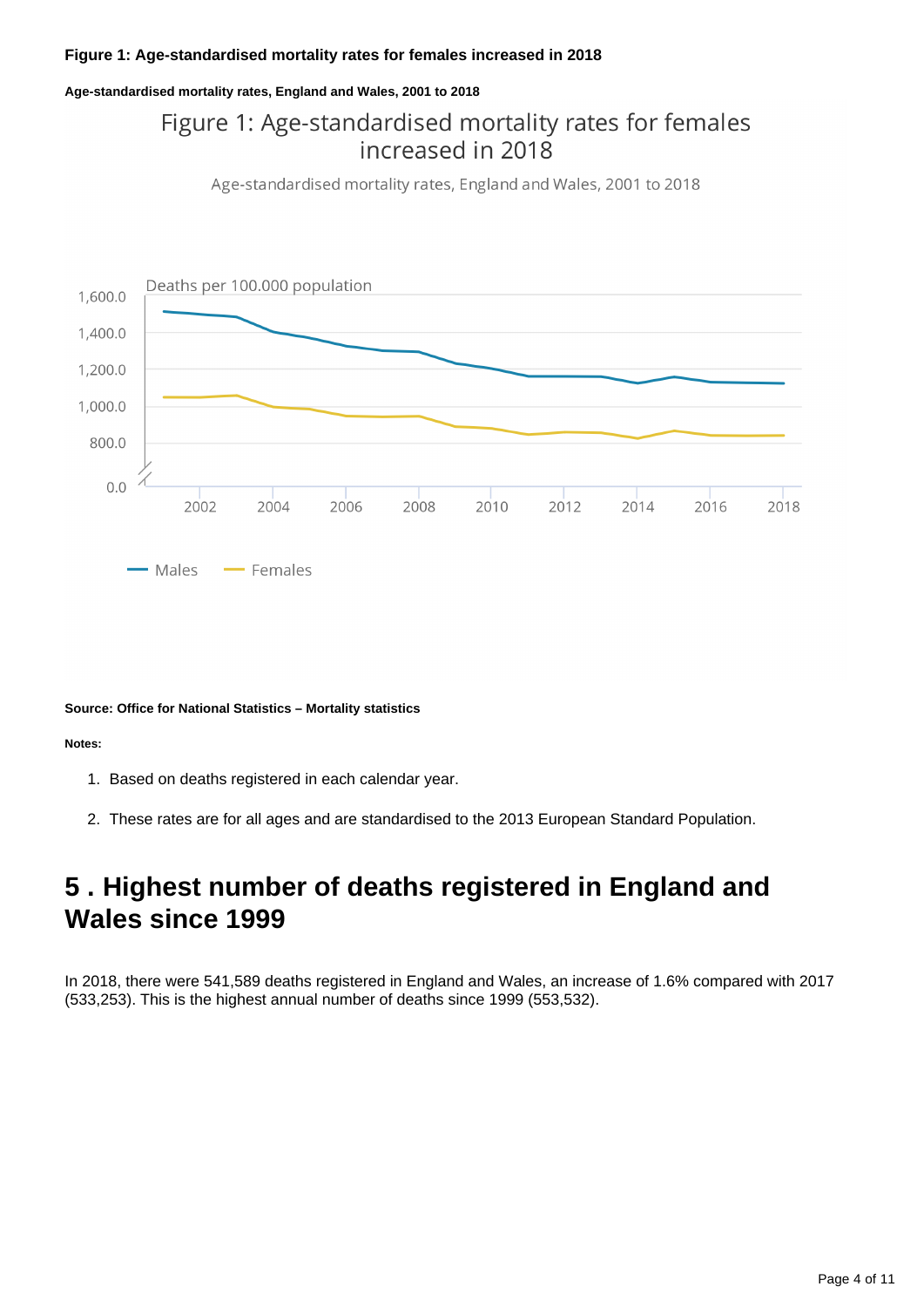#### **Deaths in England and Wales, 1990 to 2018**

### Figure 2: Deaths registered in England and Wales increased by 1.6% in 2018

Deaths in England and Wales, 1990 to 2018



#### **Source: Office for National Statistics – Mortality statistics**

#### **Notes:**

- 1. Based on deaths registered in each calendar year.
- 2. Updates to the coding framework used to code cause of death took place in 2011 and 2014. More information on these updates is available in the Quality and methodology section.

While there have been peaks and troughs in the numbers of deaths registered, there was a general decline from 1999 to the late 2000s. After this period, the number of deaths for both males and females started to increase again. In 2018, the increase in registered deaths was driven by the sharper increase of 2.0% in male deaths since 2017 compared with a 1.1% increase in the number of deaths registered to females (Figure 2).

What is also evident in Figure 2 is how the difference in the number of deaths between males and females has decreased in recent years. In 1999, the number of deaths registered to males was 263,166 and females was 290,366, a difference of 27,200 deaths. Whereas in 2018, the difference between the number of deaths registered to males and females was fewer at 5,669 deaths registered (males 267,960, females 273,629). This is because generally [male life expectancy has been improving at a slightly faster rate than female life expectancy](https://www.ons.gov.uk/peoplepopulationandcommunity/birthsdeathsandmarriages/lifeexpectancies/bulletins/nationallifetablesunitedkingdom/2014to2016) since early 1980.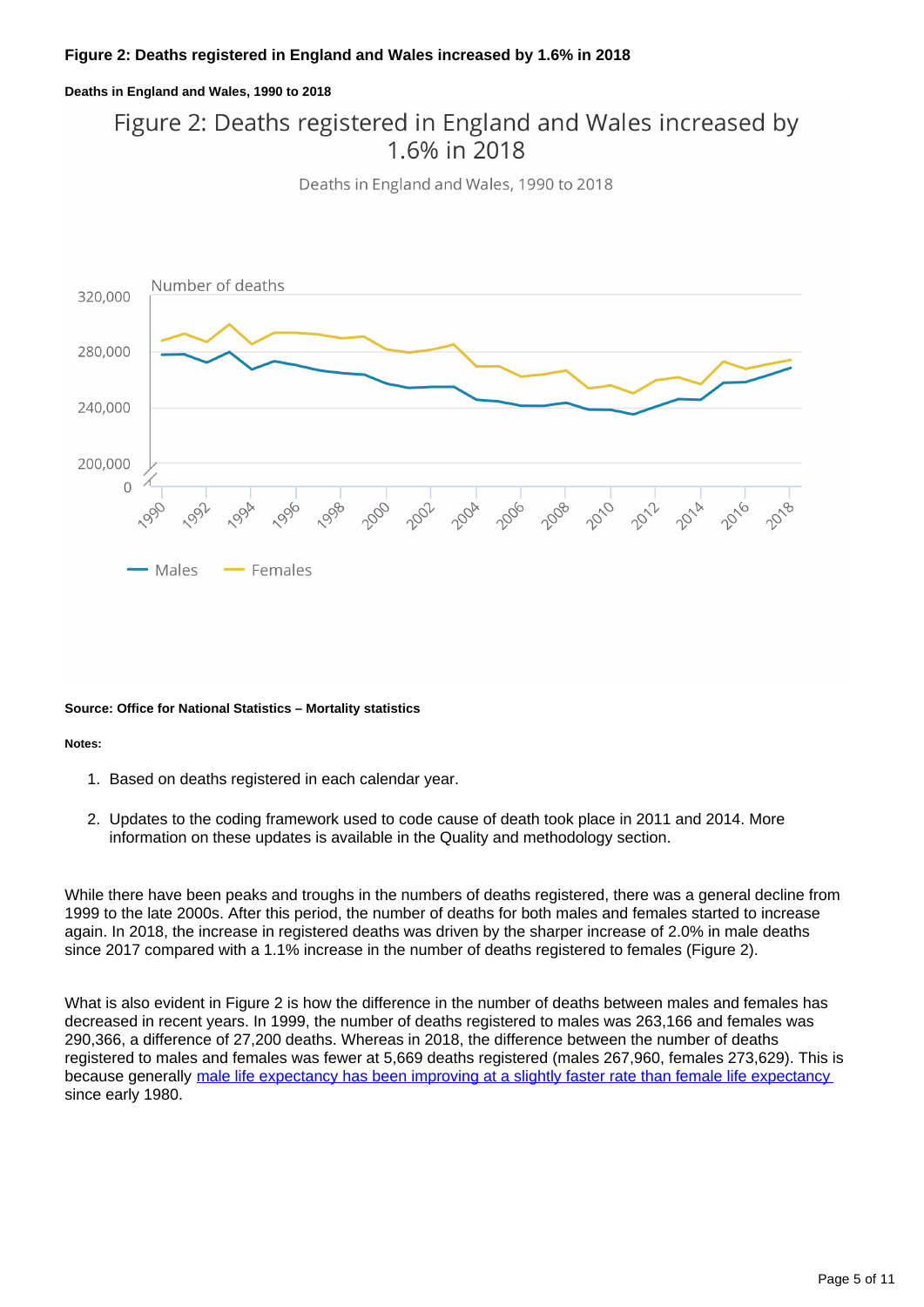## <span id="page-5-0"></span>**6 . Stillbirth rate in England hits lowest level on record**

#### **Figure 3: Stillbirths, neonatal and infant deaths all decreased in England in 2018**

**Stillbirth, neonatal and infant mortality rates (based on death registrations) for England, 2010 to 2018**

### Figure 3: Stillbirths, neonatal and infant deaths all decreased in England in 2018

Stillbirth, neonatal and infant mortality rates (based on death registrations) for England, 2010 to 2018



#### **Source: Office for National Statistics – Mortality statistics**

#### **Notes:**

- 1. Stillbirths per 1,000 based on total births in each calendar year.
- 2. Neonatal and infant deaths per 1,000 based on live births in each calendar year.

In 2018, the stillbirth rate in England hit an all-time low of 4.0 per 1,000 births. This is down from a rate of 4.1 in 2017 and 5.1 in 2010 (Figure 3).

The neonatal mortality rate in England in 2018 was 2.8 deaths per 1,000 live births. This is lower than the rate of 2.9 in 2017, but higher than the all-time low of 2.7 seen in 2013, 2014 and 2015. The rate in 2010 was 3.0 deaths per 1,000 live births.

For comparison, the stillbirth rate in Wales in 2018 was 4.4 per 1,000 births and the neonatal mortality rate was 2.5 neonatal deaths per 1,000 live births.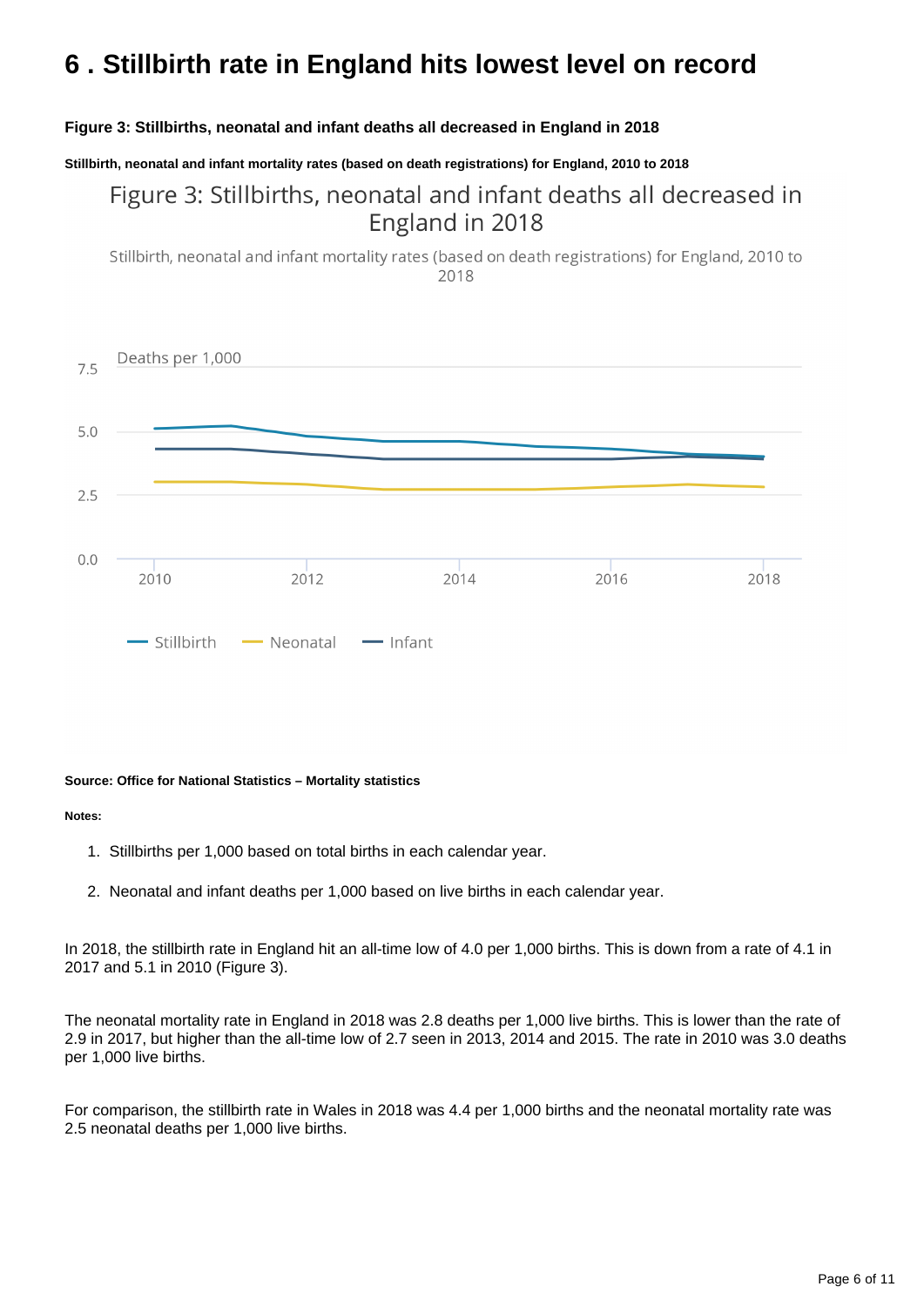The figures for England are relevant to those interested in the government ambition to halve stillbirth and [neonatal mortality rates in England between 2010 and 2025](https://www.gov.uk/government/publications/safer-maternity-care-progress-and-next-steps). Achieving this ambition would mean reducing the stillbirth rate to 2.6 stillbirths per 1,000 births and the neonatal mortality rate to 1.5 deaths per 1,000 live births, by 2025.

The trend in neonatal mortality since 2010 should be considered in the context of the increasing number of extremely pre-term births (below 23 weeks gestation) being recorded as live births in recent years. For example, there were 376 recorded in England and Wales in 2014, but this had risen to 564 by 2017.

Unfortunately, many of these babies do not survive, thereby impacting the neonatal (and infant) mortality rates. The reason for the increase needs further investigation but [there are several potential reasons including changes](https://www.bmj.com/content/360/bmj.k1270/rr)  [in obstetric and neonatal practice](https://www.bmj.com/content/360/bmj.k1270/rr).

Progress against the ambition for England is tracked by the Department of Health and Social Care (DHSC) using our figures. The registration-based figures presented here are the first we have produced for 2018. Some of these deaths will have actually occurred in 2017 and possibly even earlier, but were not registered until 2018. We recently blogged about the [differences between when a death is registered and when it occurred](https://blog.ons.gov.uk/2019/03/07/beware-the-ides-of-march-ons-data-reveals-which-month-we-are-really-most-likely-to-die-in/) .

Figures based on when deaths occurred give a more accurate picture of what happened in any given year. We produce a [detailed annual report on child mortality](https://www.ons.gov.uk/peoplepopulationandcommunity/birthsdeathsandmarriages/deaths/bulletins/childhoodinfantandperinatalmortalityinenglandandwales/2017) using occurrence-based figures and the latest covers deaths that occurred in 2017.

Registration and occurrence-based figures for any given year will be very similar and we are able to publish figures based on year of registration sooner. However, we recommend using the occurrence-based figures for assessing annual child mortality rates where possible; our occurrence-based 2018 child mortality report will be published in early 2020.

### <span id="page-6-0"></span>**7 . London had the lowest mortality rates in England in 2018**

In 2018, there were 505,859 total deaths in England and 34,406 in Wales.

In England, the age-standardised mortality rate (ASMR) per 100,000 was higher for males (1,111.0) than for females (831.4).

In Wales, the rates per 100,000 were higher compared with England for both males (1,231.0) and females (915.9).

In Scotland, [ASMR rates, published earlier this year,](https://www.nrscotland.gov.uk/statistics-and-data/statistics/statistics-by-theme/vital-events/deaths/age-standardised-death-rates-calculated-using-the-esp) were higher again for both males (1,318.4) and females (997.4).

In England, the region with the highest male ASMR was the North East, which had a rate of 1,261.9 per 100,000 compared with London, which had the lowest rate of 1,002.7 per 100,000. Similarly, the highest ASMR for females was in the North East (955.5) and the lowest female rate was in London (733.2). These regions also had the highest and lowest ASMRs last year.

The range in rates per 100,000 between the highest and lowest regions has shown an increase for males, from 241.6 in 2017 to 259.2 in 2018, but has decreased for females, from 228.5 to 222.3 in the same period.

#### **Figure 4: Local mortality rates for males and females, in England and Wales, 2018**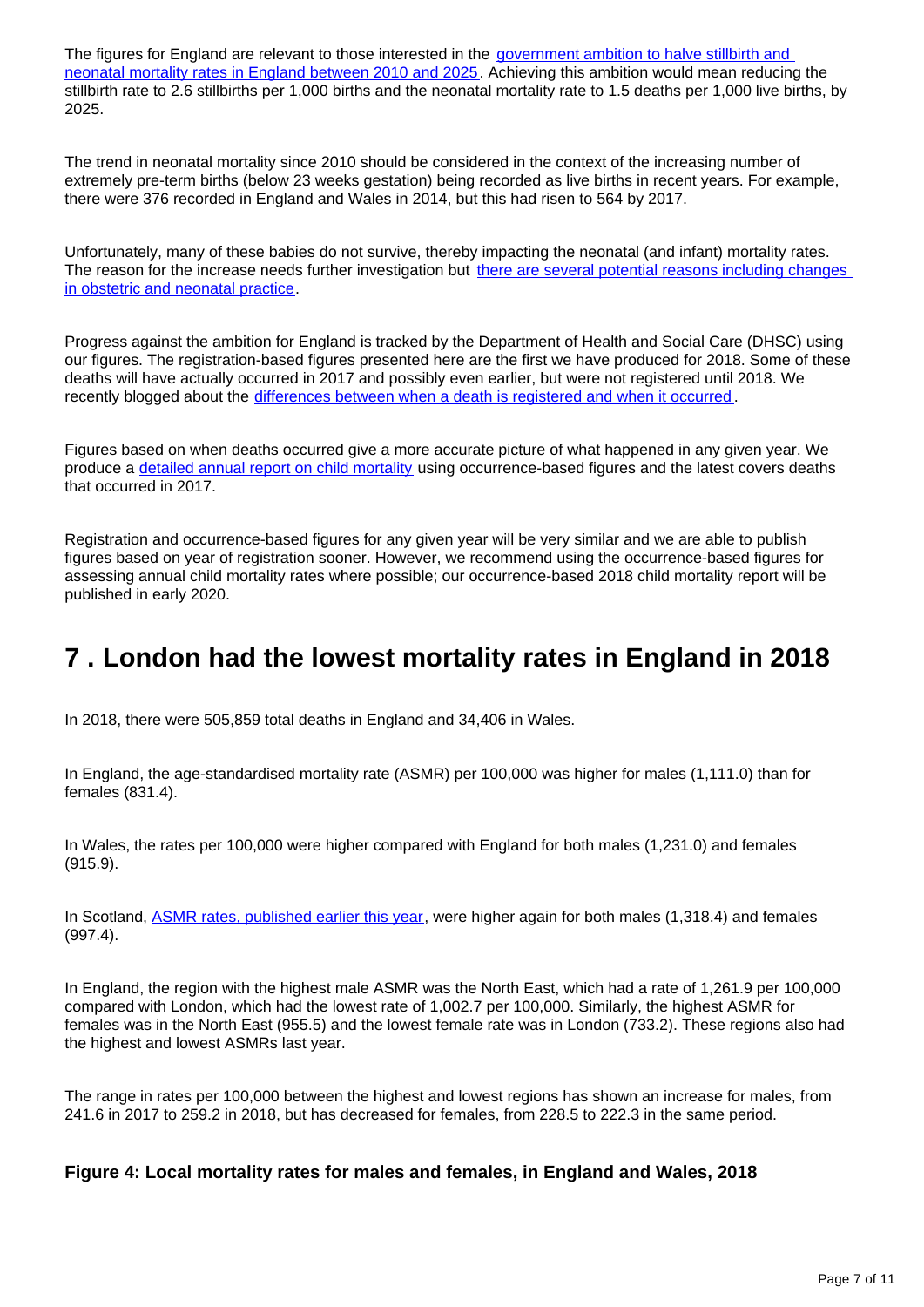1. Figures are based on boundaries as of May 2019.

#### [Download the data](https://www.ons.gov.uk/visualisations/dvc668/mortality.csv)

Among English local authorities, Blackpool had the highest rate per 100,000 of male deaths in 2018 (1,553.1), and the City of London had the lowest rate of male deaths (493.5). The lowest ASMR for females was also in the City of London at 346.5 per 100,000, compared with Stoke-on-Trent, which had the highest rate of female deaths at 1,174.3 per 100,000.

Both the regional and local authority-level rates suggest that the London area has some of the lowest mortality rates for both males and females per 100,000 in England. London also has the highest increase in life [expectancy of all regions in England \(PDF, 2.93MB\)](https://assets.publishing.service.gov.uk/government/uploads/system/uploads/attachment_data/file/786515/Recent_trends_in_mortality_in_England.pdf).

In Wales, Blaenau Gwent had the highest male ASMR per 100,000 at 1,470.8 and the lowest male rate was in Monmouth (965.0). The lowest female rate per 100,000 was also in Monmouth (759.3), however, Merthyr Tydfil had the highest rate for females (1,140.0). In 2017, the area with the highest and lowest mortality rates per 100,000 for both males and females were Blaenau Gwent and Ceredigion respectively.

### <span id="page-7-0"></span>**8 . Leading causes of death**

The Office for National Statistics (ONS) determines the leading causes of death using a detailed list based on one developed by the World Health Organization (WHO). This list uses more specific groupings than the broad group level, splitting causes such as cancer and circulatory diseases into different subtypes, with the aim to provide policy-makers with enough detail to generate appropriate health policies and interventions.

The top five leading causes of death, using this grouping, accounted for 40.4% of all deaths registered in England and Wales in 2018. Deaths due to dementia and Alzheimer disease continued to increase in 2018 and remained the leading cause of death in England and Wales, accounting for 12.8% of all deaths registered.

There are several important reasons why the number of deaths from dementia and Alzheimer disease has increased in recent years.

Dementia and Alzheimer disease are more likely to occur at older ages and more people living longer and surviving other illnesses.

A better understanding of dementia and improved diagnosis is also likely to have caused increased reporting of dementia on death certificates. This may be a consequence of initiatives put in place in 2013 to 2014, such as the Prime Minister's [challenge on dementia](https://www.gov.uk/government/publications/prime-ministers-challenge-on-dementia-2020) and the government's [mandate to NHS England \(PDF, 507KB\)](https://assets.publishing.service.gov.uk/government/uploads/system/uploads/attachment_data/file/601188/NHS_Mandate_2017-18_A.pdf), which included an ambition that two-thirds of the estimated number of people with dementia in England should have a diagnosis.

Updates to the coding framework used to code cause of death took place in 2011 and 2014. These updates increased the number of deaths with an underlying cause of dementia (more information on these updates is available in the [Quality and methodology section](https://www.ons.gov.uk/peoplepopulationandcommunity/birthsdeathsandmarriages/deaths/bulletins/deathsregistrationsummarytables/2018#quality-and-methodology)).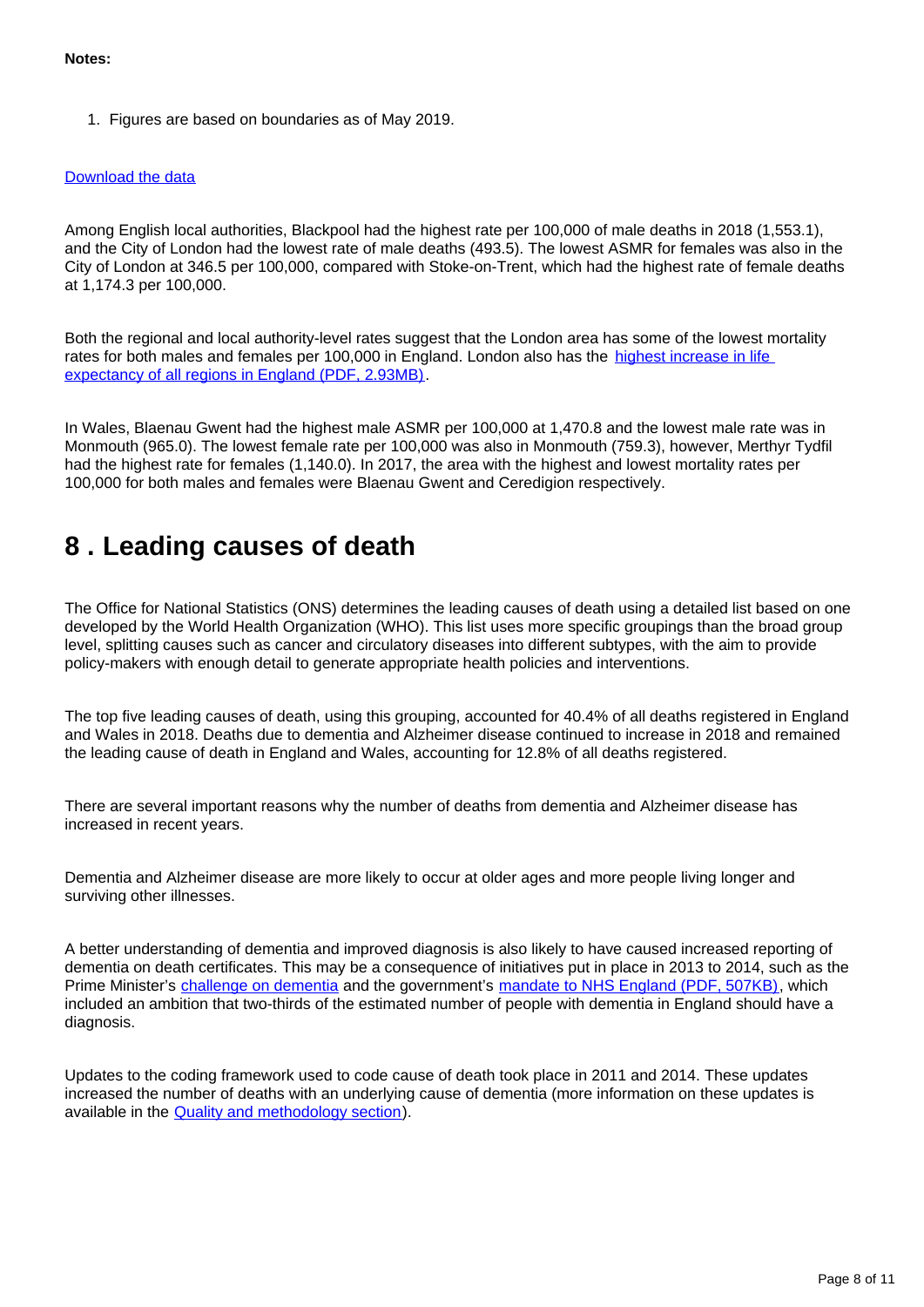|          | Table 1: Leading cause of death by age group and sex in England and Wales, 2018 |                    |
|----------|---------------------------------------------------------------------------------|--------------------|
|          | <b>Males</b>                                                                    | % of male deaths   |
|          | All ages Ischaemic heart diseases                                               | 13.2               |
| 1 to $4$ | Congenital malformations, deformations and chromosomal abnormalities 12.6       |                    |
|          | 5 to 19 Suicide and injury/poisoning of undetermined intent                     | 16.6               |
|          | 20 to 34 Suicide and injury/poisoning of undetermined intent                    | 25.9               |
|          | 35 to 49 Accidental poisoning                                                   | 12.5               |
|          | 50 to 64 Ischaemic heart diseases                                               | 17.3               |
|          | 65 to 79 Ischaemic heart diseases                                               | 14.8               |
| $80+$    | Dementia and Alzheimer disease                                                  | 15.1               |
|          |                                                                                 |                    |
|          | Females                                                                         | % of female deaths |
|          | All ages Dementia and Alzheimer disease                                         | 16.7               |
| 1 to $4$ | Congenital malformations, deformations and chromosomal abnormalities 15.9       |                    |
|          | 5 to 19 Suicide and injury/poisoning of undetermined intent                     | 12.3               |
|          | 20 to 34 Suicide and injury/poisoning of undetermined intent                    | 15.6               |
|          | 35 to 49 Malignant neoplasm of breast                                           | 12.6               |
|          | 50 to 64 Malignant neoplasm of breast                                           | 10.1               |
|          | 65 to 79 Malignant neoplasm of trachea, bronchus and lung                       | 10.1               |
| $80+$    | Dementia and Alzheimer disease                                                  | 23.6               |

Source: Office for National Statistics

**Notes** 

- 1. Based on deaths registered in the calendar year. **[Back to table](#page-0-0)**
- 2. In England and Wales, a conclusion of suicide cannot be returned for children under the age of 10 years. The definition for suicides used here includes deaths from children aged 10 and over, and therefore differs from the official suicide defintion.,Updates to the coding framework used to code cause of death took place in 2011 and 2014. More information on these updates is available in the Quality and methodology section. **[Back to table](#page-0-0)**

In line with last year's figures, the leading cause of death was ischaemic heart disease in males (accounting for 13.2% of all male deaths) and dementia and Alzheimer disease in females (accounting for 16.7% of all female deaths).

Compared with last year's figures there were few variations in the leading cause of death by age and sex (Table 1) except in the following two cases: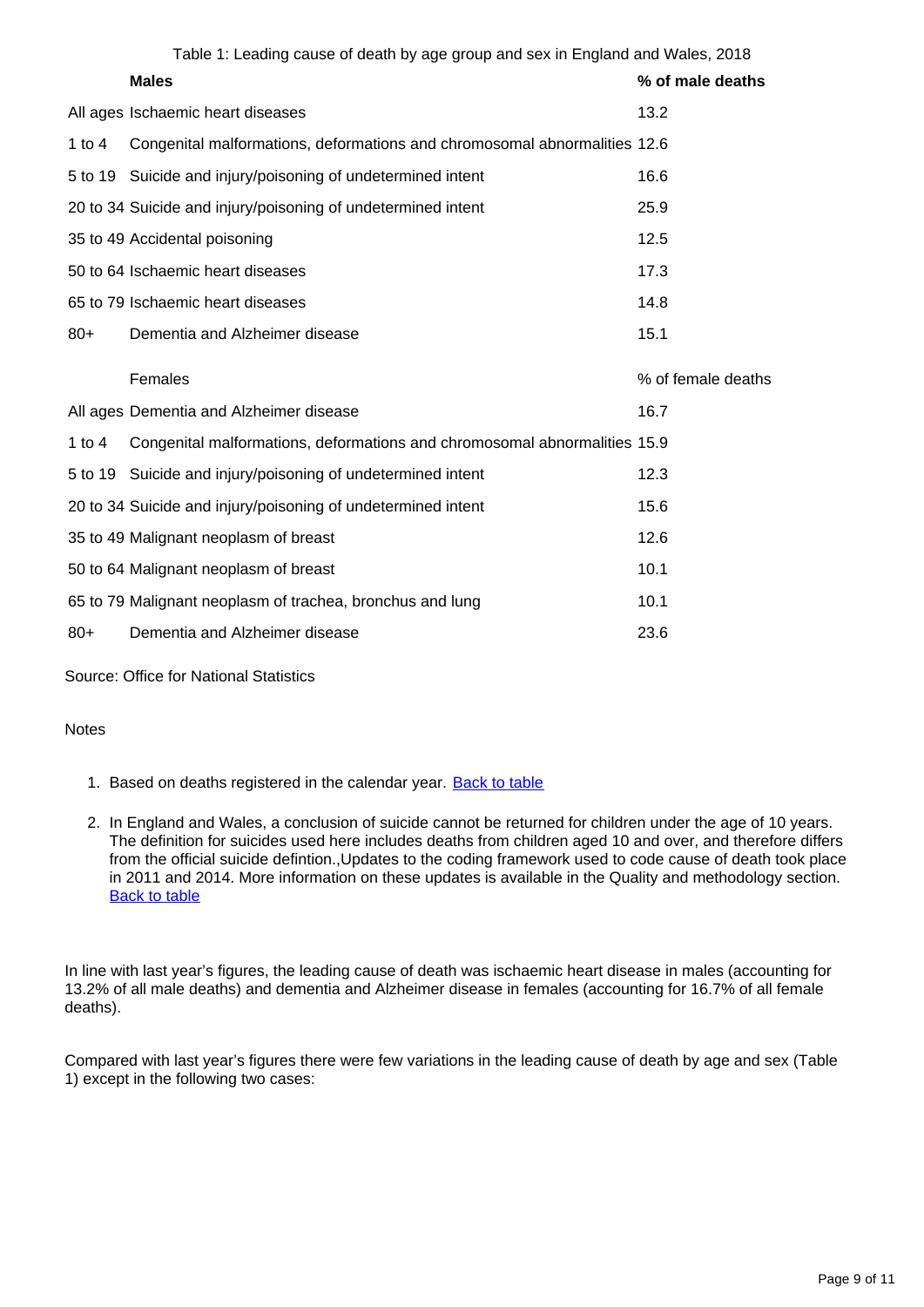- for males aged 35 to 49 years, accidental poisoning became the leading cause of death, replacing suicide and injury/poisoning of undetermined intent, which is now the second-leading cause of death within the group
- for females aged 50 to 64 years, malignant neoplasm of breast replaced malignant neoplasm of trachea, bronchus and lung as the leading cause of death; this may be due to the [long-term decrease in the](https://www.ons.gov.uk/peoplepopulationandcommunity/healthandsocialcare/healthandlifeexpectancies/bulletins/adultsmokinghabitsingreatbritain/2017#data-on-smokers-who-have-quit-and-smokers-who-intend-to-quit-great-britain-1974-to-2017)  [proportion of the population who smoke](https://www.ons.gov.uk/peoplepopulationandcommunity/healthandsocialcare/healthandlifeexpectancies/bulletins/adultsmokinghabitsingreatbritain/2017#data-on-smokers-who-have-quit-and-smokers-who-intend-to-quit-great-britain-1974-to-2017)

### <span id="page-9-0"></span>**9 . Links to related statistics**

More data on [deaths](https://www.ons.gov.uk/peoplepopulationandcommunity/birthsdeathsandmarriages/deaths) and [births](https://www.ons.gov.uk/peoplepopulationandcommunity/birthsdeathsandmarriages/livebirths) in England and Wales are available. Commentary on stillbirths is included within [Births in England and Wales, 2018](https://www.ons.gov.uk/peoplepopulationandcommunity/birthsdeathsandmarriages/livebirths/bulletins/birthsummarytablesenglandandwales/2018).

Our [explorable dataset](https://www.nomisweb.co.uk/query/select/getdatasetbytheme.asp?theme=73) provides more detailed mortality statistics, including cause of death, area of usual residence, sex and age group. This explorable dataset has been specially designed to protect the confidentiality of individuals, where suppression is applied to low counts for areas below region level. Data are available for 2013 to 2018 and are based on the year the death was registered. This dataset can also be used to extract mortality rates.

The number of deaths and death rates for the UK and constituent countries can be found in the Vital statistics: [population and health reference tables](http://www.ons.gov.uk/peoplepopulationandcommunity/populationandmigration/populationestimates/datasets/vitalstatisticspopulationandhealthreferencetables); an international comparison of numbers of deaths and death rates is also available. The World Health Organization (WHO) provides data on the [leading causes of death in the world](https://www.who.int/en/news-room/fact-sheets/detail/the-top-10-causes-of-death).

To meet user needs, very timely but provisional counts of death registrations are published:

- [provisional counts of weekly death registrations by sex, age group and region](http://www.ons.gov.uk/peoplepopulationandcommunity/birthsdeathsandmarriages/deaths/datasets/weeklyprovisionalfiguresondeathsregisteredinenglandandwales)
- [provisional counts of monthly death registrations by local authority](http://www.ons.gov.uk/peoplepopulationandcommunity/birthsdeathsandmarriages/deaths/datasets/monthlyfiguresondeathsregisteredbyareaofusualresidence)

Figures for 2019 have not been subject to the full quality assurance process so are considered provisional. Special extracts and tabulations of mortality data for England and Wales are available to order (subject to legal frameworks, disclosure control, resources and the ONS charging policy, where appropriate). Enquiries should be made to the Mortality Analysis team by email to mortality@ons.gov.uk or telephone on +44 (0)1633 456935. User [requested data](https://www.ons.gov.uk/peoplepopulationandcommunity/birthsdeathsandmarriages/deaths/datalist) will be published onto our website.

### <span id="page-9-1"></span>**10 . Quality and methodology**

Mortality statistics are used for producing population estimates and projections and to quality assure the census estimates. They are also used to carry out further analysis on, for example: life expectancy, health expectancy, causes of death and to further analyse infant mortality. They also enable the analysis of social and demographic trends.

The [Mortality statistics Quality and Methodology Information](https://www.ons.gov.uk/peoplepopulationandcommunity/birthsdeathsandmarriages/deaths/methodologies/mortalitystatisticsinenglandandwalesqmi) report contains important information on: